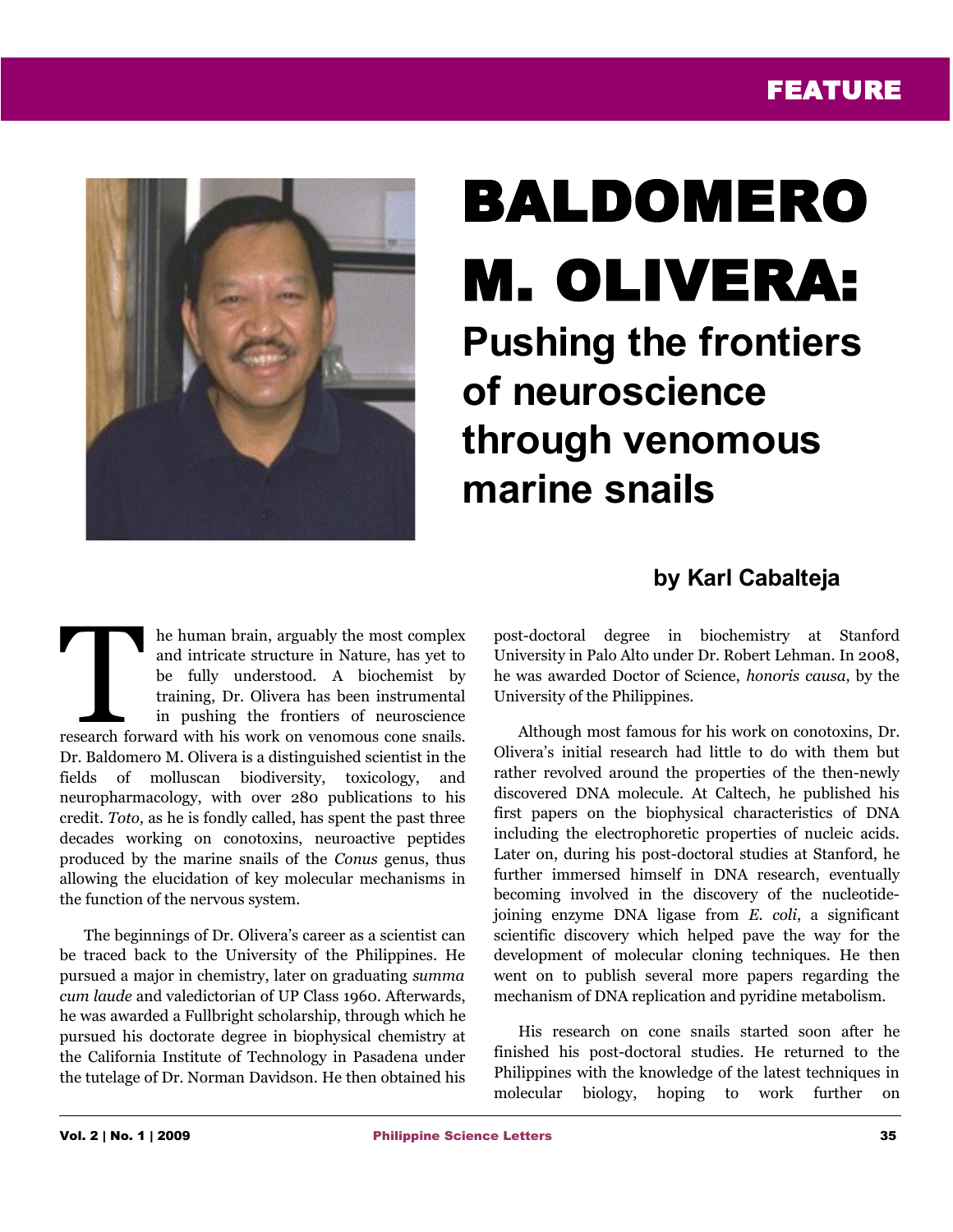

Left: Conus geographus, the first of the cone snails to be studied by Dr. Olivera, was named because of the map-like markings on its shell. (Photo credit: Kerry Matz, http://publications.nigms.nih.gov/findings/sept02/snails.html)

Right: *Conus magus*, the cone snail from which the painkiller drug ziconotide was derived. (Photo credit: CONCO: The Cone Snail Genome Project for Health http://www.conco.eu/summary.html)

characterizing DNA ligase. His laboratory, however, lacked sufficient funds to pursue such research. Thus, Dr. Olivera set his sight upon research which did not require sophisticated equipment: determining the lethal component of sea shells, such as *Conus geographus*, that he used to collect as a young boy. This initial foray into cone snail research resulted in the isolation and purification of the first of the conotoxins.

Conotoxins are neuroactive peptides composed of 10 to 30 amino acids, typically containing one or more disulfide bonds. These peptides are highly selective; they are capable of discriminating between ion channels which are highly similar. This characteristic of conotoxins has made them indispensable tools in neurophysiology, specifically, in the study of the structure and function of the many types and subtypes of ion channels. It has also made them prime drug candidates for several disease states, such as intractable pain. Indeed, one of the earliest conotoxins isolated by Dr. Olivera's team, omega-conotoxin MVIIA from *Conus magus* (synthetic version known as ziconotide) has been approved for clinical use by the FDA. Ziconotide was shown to be more potent than morphine as an analgesic, and unlike morphine, it does not induce the development of tolerance, thus, making it suitable for the treatment of chronic pain. Ziconotide is also known as Prialt™ or Primary Alternative to morphine.

Dr. Olivera's impressive research on both DNA biophysics and conotoxins has enabled him to serve as an

editorial board member of various scientific publications. He served as a member of the editorial board of the *Journal of Biological Chemistry* from 1982 to 1987, the *Journal of Toxinology – Toxin Reviews* from 1990 to 1993, and *Toxicon* from 2000 until the present. In addition, he was a member of the review committee of the journal *Cellular and Molecular Basis of Disease* from 1982 to 1986. Dr. Olivera has also served as a member of advisory committees of various institutions. He was a member of the Visiting Committee of the Department of Molecular Biology and Biochemistry of Harvard University from 1988 to 1995, the Advisory Committee to the Director of the National Institutes of Health from 1996 to 1999, and the Toxicology Advisory Committee of the Burroughs-Wellcome Foundation from 1999 to 2001.

Dr. Olivera has held various teaching positions in prestigious universities after obtaining his post-doctorate degree. His first teaching post was in the Department of Biochemistry of the College of Medicine at University of the Philippines, where he held the position of Research Associate Professor of Biochemistry. Currently, he is a Distinguished Professor of Biology at the University of Utah, and an Adjunct Professor at the Salk Institute in La Jolla, California and the Marine Science Institute at the University of the Philippines.

Throughout his scientific career, Dr. Olivera has garnered numerous awards and honors from various institutions recognizing his excellence. He has been a